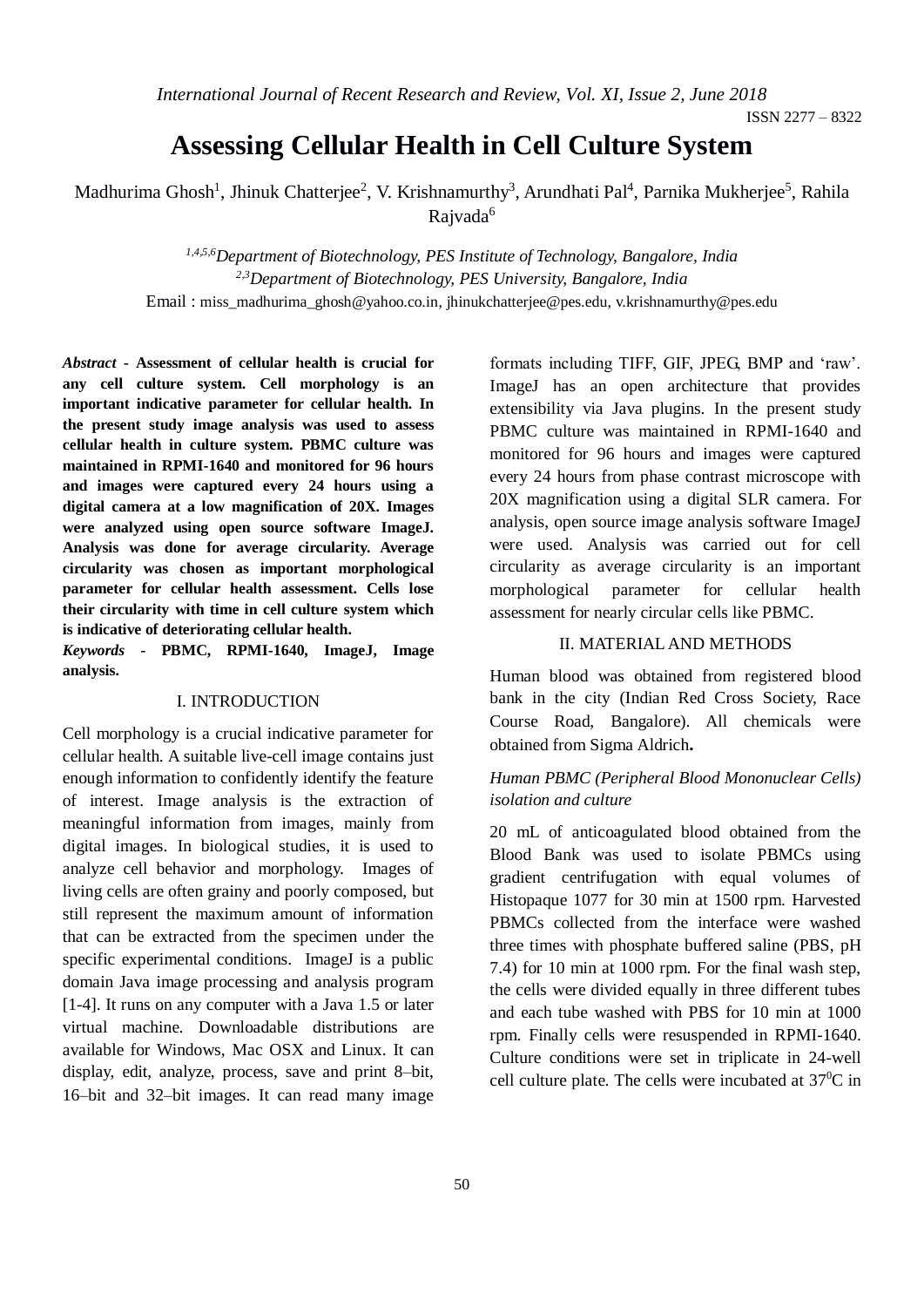a humidified incubator containing  $5\%$  CO<sub>2</sub> for 96 hours using an inoculum of  $2X10^6$  cells/mL [5-10].

## *Image acquisition and analysis*

PBMC culture was maintained in RPMI-1640 and monitored for 96 hours and images were captured every 24 hours using a digital SLR (single-lens reflex) camera ( Samsung WB650 Optical zoom: 15x Digital zoom: 12x). The objective of the phase contrast microscope was kept at 20X and the eyepiece was kept at 10x. Each well was focused on, and images were captured every 24 hours from each well. Raw image was opened in ImageJ interface and brightness and contrast was adjusted to make sure there is substantial difference between the cells and medium colour. Threshold of the image was adjusted to select the areas we desire to measure. RGB image was changed to binary image and median filter was used to filter the image. Image was dilated and then watershed algorithm was used [11-15]. In the final step cells were analyzed by providing the desirable range for circularity. ImageJ calculates circularity of particles using the following formula:

Circularity =  $4\pi^*$ area/perimeter<sup> $\wedge$ 2 which quantifies</sup> the roundness of the cell assessed, where a value approaching 1.0 is equivalent to a cell with a cellular profile nearing circularity.

The result page provided by ImageJ after "Analyze Particles" can be saved as an excel sheet.

## III. RESULTS & DISCUSSION

PBMC culture was maintained in RPMI-1640 and monitored for 96 hours and images were captured every 24 hours as specified in methods section. The images had low contrast and substantial noise. Images were processed using ImageJ and cells were identified. Following set of figures (Fig.1) show sequential steps of image processing with the output image and histogram. Raw image had low contrast along with lots of background noise. After changing the brightness and contrast there was substantial difference between cells and background. Changing the image threshold and binarization followed by image dialation was able to select cells for further analysis. Finally watershed algorithm was used to carve out cells from debris.



Histogram obtained for the image

Analyze particle

Fig.1. Sequential steps of image processing and analysis in ImageJ

After analyzing the set of images for circularity it was observed that PBMC cells till 48th hours showed average circularity more than 0.6. Around 72 hours cell circularity was  $0.6$ . At  $96<sup>th</sup>$  hour, majority of the cells have circularity between 0.4- 0.5 which is indicative of deteriorating cellular health. Usually cells lose their circularity according to their microenvironment condition [16-17]. Following figure shows time vs. avg circularity for PBMC cells maintained in RPMI-1640.



Fig 2. Time vs. avg circularity for PBMC in RPMI-1640